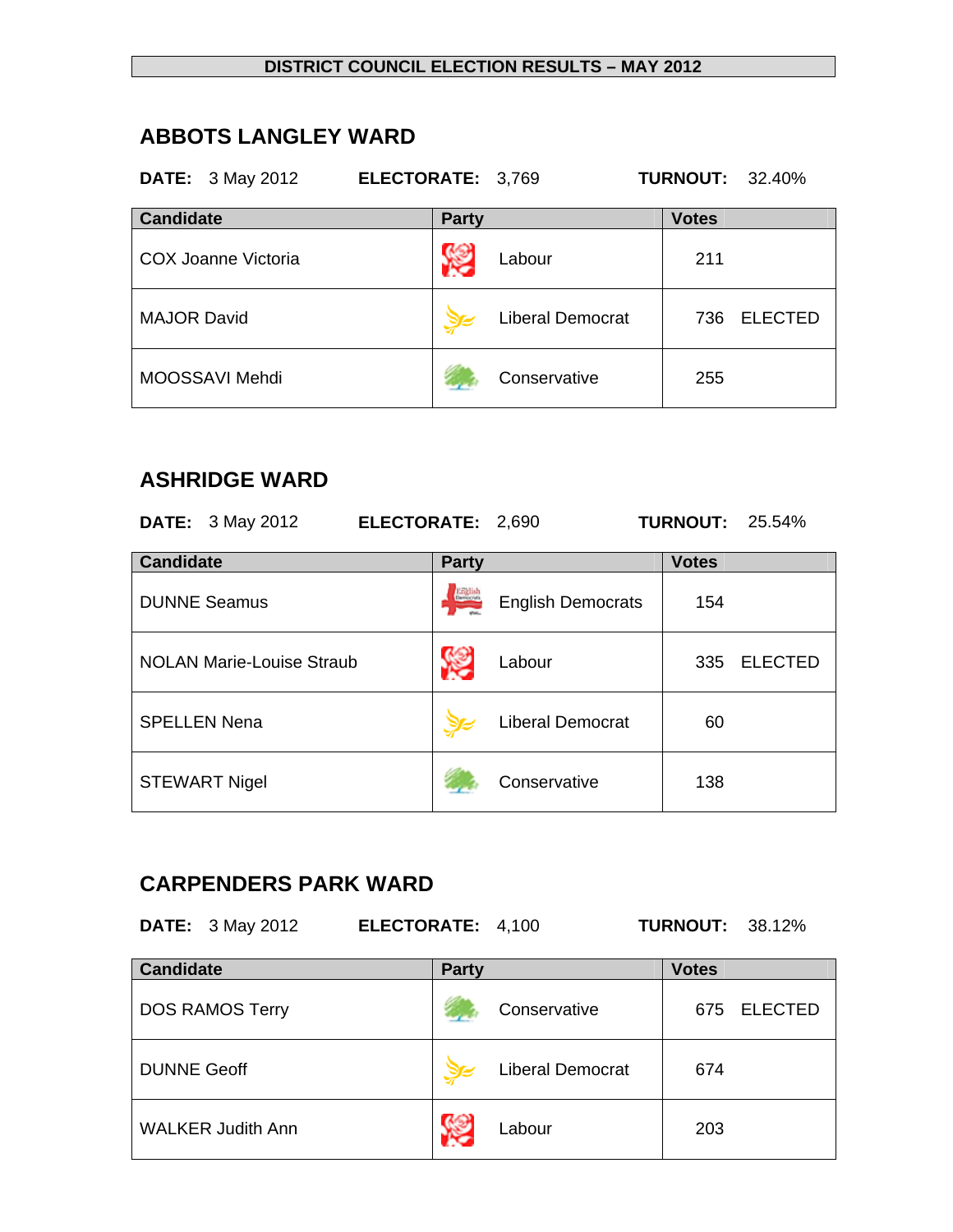## **CHORLEYWOOD EAST WARD**

### **DATE:** 3 May 2012 **ELECTORATE:** 3,434 **TURNOUT:** 30.61%

| <b>Candidate</b>      | <b>Party</b>            | <b>Votes</b>          |
|-----------------------|-------------------------|-----------------------|
| <b>HAYWARD Chris</b>  | Conservative            | <b>ELECTED</b><br>815 |
| <b>KHIROYA Raj</b>    | <b>Liberal Democrat</b> | 158                   |
| <b>WILLIAMS David</b> | Labour                  | 72                    |

# **CHORLEYWOOD WEST WARD**

| <b>DATE:</b> 3 May 2012      | ELECTORATE: 4,436 |                         | <b>TURNOUT:</b> | 45.92%         |
|------------------------------|-------------------|-------------------------|-----------------|----------------|
| <b>Candidate</b>             | <b>Party</b>      |                         | <b>Votes</b>    |                |
| <b>BINDLOSS Emma Claire</b>  |                   | Conservative            | 862             |                |
| <b>GOBLE Fiona Katherine</b> |                   | Labour                  | 134             |                |
| <b>STIBBS Sue</b>            |                   | <b>Liberal Democrat</b> | 1,028           | <b>ELECTED</b> |

# **CROXLEY GREEN WARD**

| <b>DATE:</b> 3 May 2012<br>ELECTORATE: 4,384 |              |                         | <b>TURNOUT:</b> | 30.84%         |
|----------------------------------------------|--------------|-------------------------|-----------------|----------------|
| <b>Candidate</b>                             | <b>Party</b> |                         | <b>Votes</b>    |                |
| <b>JEFFORD Christine Heather</b>             |              | Conservative            | 392             |                |
| <b>NORMAN Brian Richard</b>                  |              | <b>Liberal Democrat</b> | 795             | <b>ELECTED</b> |
| <b>SEDLACEK Maureen</b>                      |              | Labour                  | 155             |                |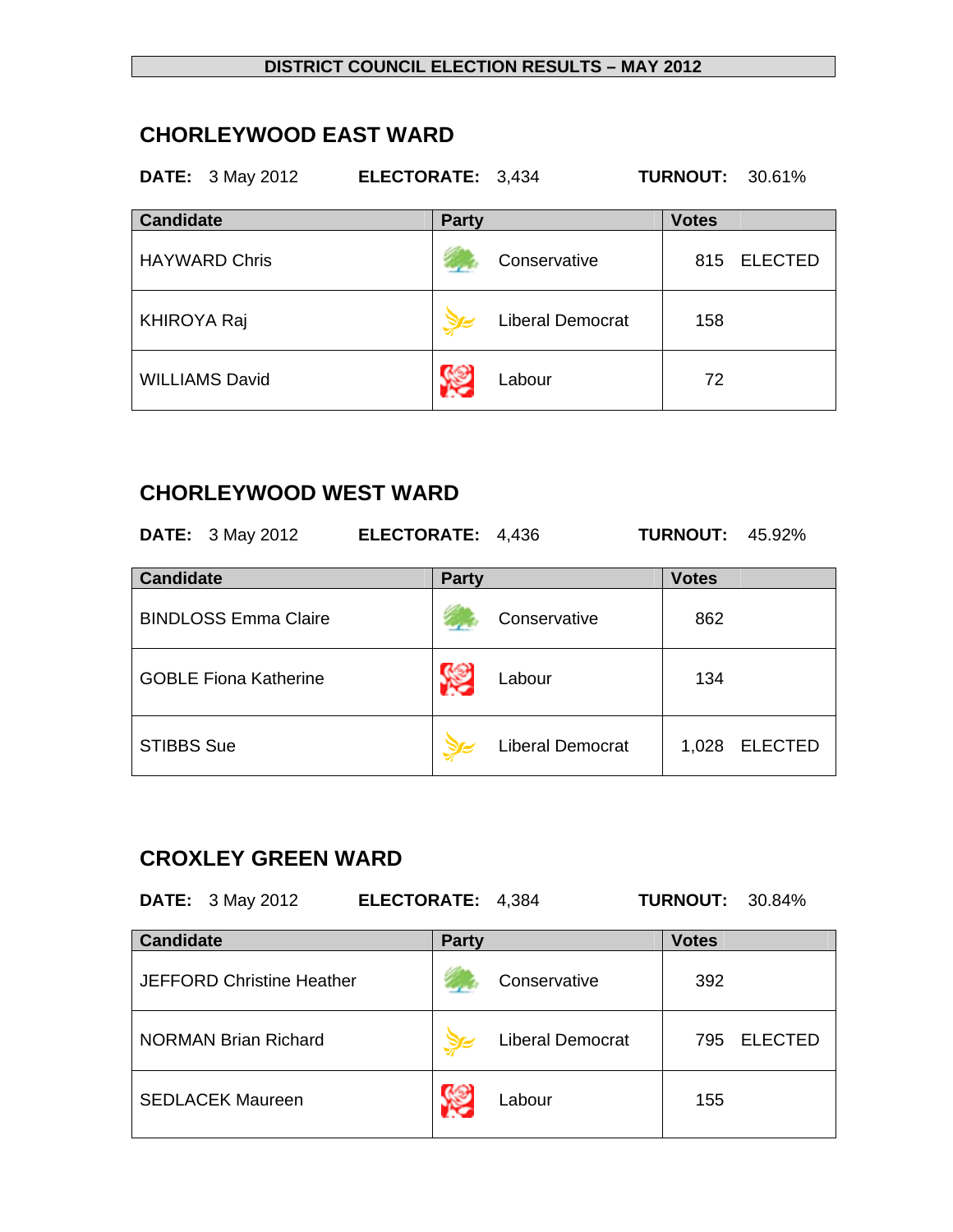### **HAYLING WARD**

### **DATE:** 3 May 2012 **ELECTORATE:** 2,632 **TURNOUT:** 22.64%

| <b>Candidate</b>                  | <b>Party</b>            | <b>Votes</b>          |
|-----------------------------------|-------------------------|-----------------------|
| <b>HUMPHREYS Tony</b>             | <b>Liberal Democrat</b> | 33                    |
| <b>KING Stephen Michael James</b> | Y.<br>Labour            | <b>ELECTED</b><br>421 |
| <b>WORRALL Jackie</b>             | Conservative            | 128                   |

## **LANGLEYBURY WARD**

| <b>DATE:</b> 3 May 2012      | ELECTORATE: 3,899 |                         | <b>TURNOUT:</b> | 29.65%         |
|------------------------------|-------------------|-------------------------|-----------------|----------------|
| <b>Candidate</b>             | <b>Party</b>      |                         | <b>Votes</b>    |                |
| <b>BAUDIN Michelle</b>       |                   | Conservative            | 237             |                |
| <b>LOCKETT Philip Edward</b> |                   | Labour                  | 208             |                |
| <b>WHATELY-SMITH Chris</b>   |                   | <b>Liberal Democrat</b> | 700             | <b>ELECTED</b> |

## **LEAVESDEN WARD**

| <b>DATE:</b> 3 May 2012 | ELECTORATE: 4,148 | <b>TURNOUT: 25.10%</b> |
|-------------------------|-------------------|------------------------|
| <b>Candidate</b>        | <b>Party</b>      | <b>Votes</b>           |
| GRAY Colin James        | l ahour           | 157                    |

| <b>GRAY Colin James</b>    | Labour                  | 157 |                |
|----------------------------|-------------------------|-----|----------------|
| <b>TAILOR Hitesh Kumar</b> | Conservative            | 192 |                |
| <b>WILLIAMS Keith</b>      | <b>Liberal Democrat</b> | 686 | <b>ELECTED</b> |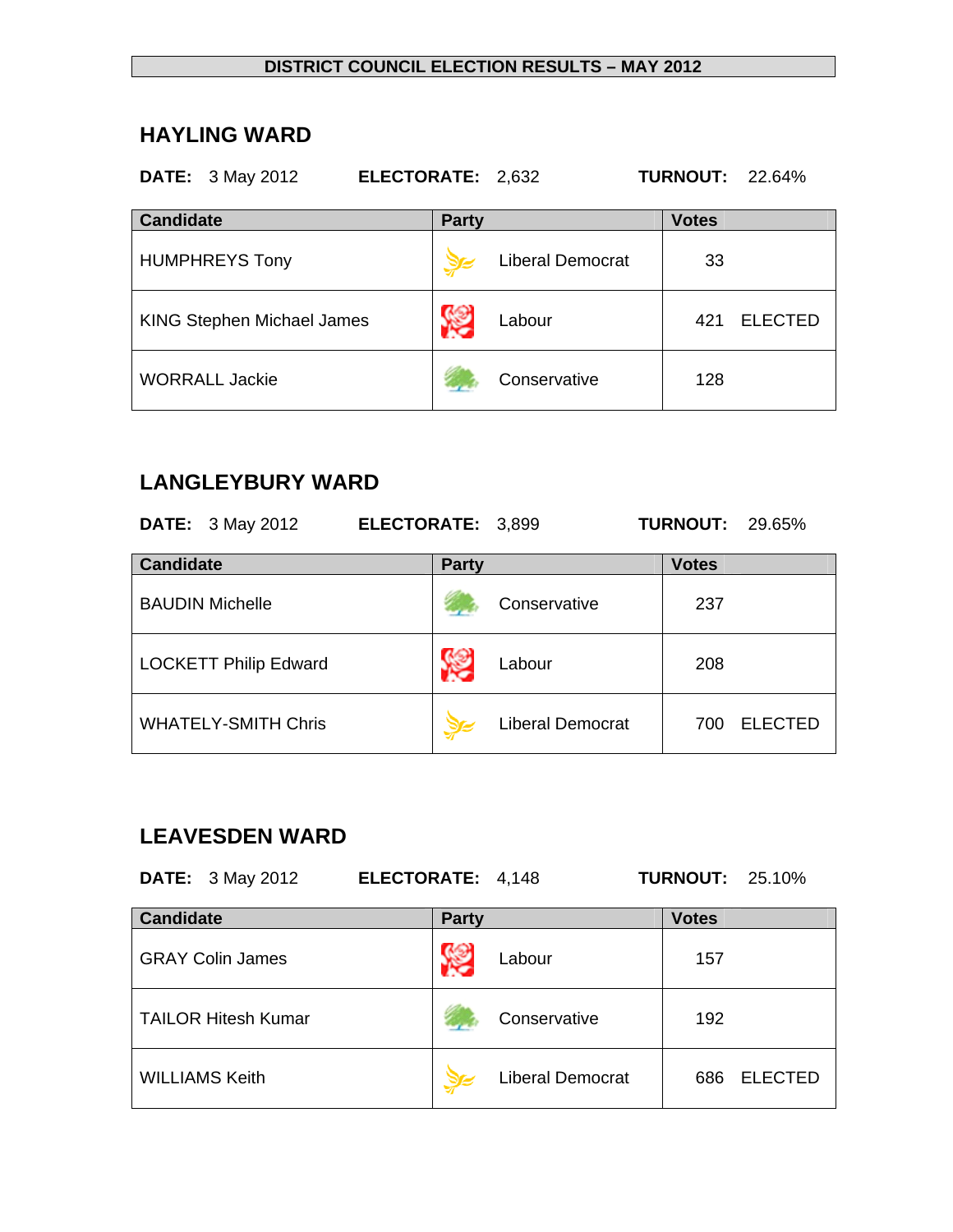## **MAPLE CROSS AND MILL END WARD**

| <b>DATE:</b> 3 May 2012  | ELECTORATE: 4,159 |                         | <b>TURNOUT: 27.03%</b> |                |
|--------------------------|-------------------|-------------------------|------------------------|----------------|
| <b>Candidate</b>         | <b>Party</b>      |                         | <b>Votes</b>           |                |
| <b>LINHART Sarah</b>     |                   | Labour                  | 183                    |                |
| <b>RAW David William</b> |                   | Conservative            | 321                    |                |
| <b>WAKELING Peter</b>    |                   | <b>Liberal Democrat</b> | 613                    | <b>ELECTED</b> |

# **MOOR PARK & EASTBURY WARD**

| <b>DATE:</b> 3 May 2012 | ELECTORATE: 4,603 |                         | <b>TURNOUT: 27.70%</b> |                |
|-------------------------|-------------------|-------------------------|------------------------|----------------|
| <b>Candidate</b>        | <b>Party</b>      |                         | <b>Votes</b>           |                |
| <b>ASQUITH Jerry</b>    |                   | <b>Liberal Democrat</b> | 127                    |                |
| <b>KING Joan</b>        |                   | Labour                  | 181                    |                |
| <b>MEDIRATTA Amrit</b>  |                   | Conservative            | 955                    | <b>ELECTED</b> |

# **NORTHWICK WARD**

|                    | <b>DATE:</b> 3 May 2012     | ELECTORATE: 3,508 |                |                          | <b>TURNOUT: 21.12%</b> |                |
|--------------------|-----------------------------|-------------------|----------------|--------------------------|------------------------|----------------|
| <b>Candidate</b>   |                             |                   | <b>Party</b>   |                          | <b>Votes</b>           |                |
| <b>BAKSHI Ana</b>  |                             |                   |                | Labour                   | 430                    | <b>ELECTED</b> |
|                    | <b>BUTWICK Malcolm</b>      |                   |                | Conservative             | 161                    |                |
|                    | <b>HOLMES Roger Warwick</b> |                   | <b>Existin</b> | <b>English Democrats</b> | 80                     |                |
| <b>SPELLEN Ron</b> |                             |                   |                | <b>Liberal Democrat</b>  | 69                     |                |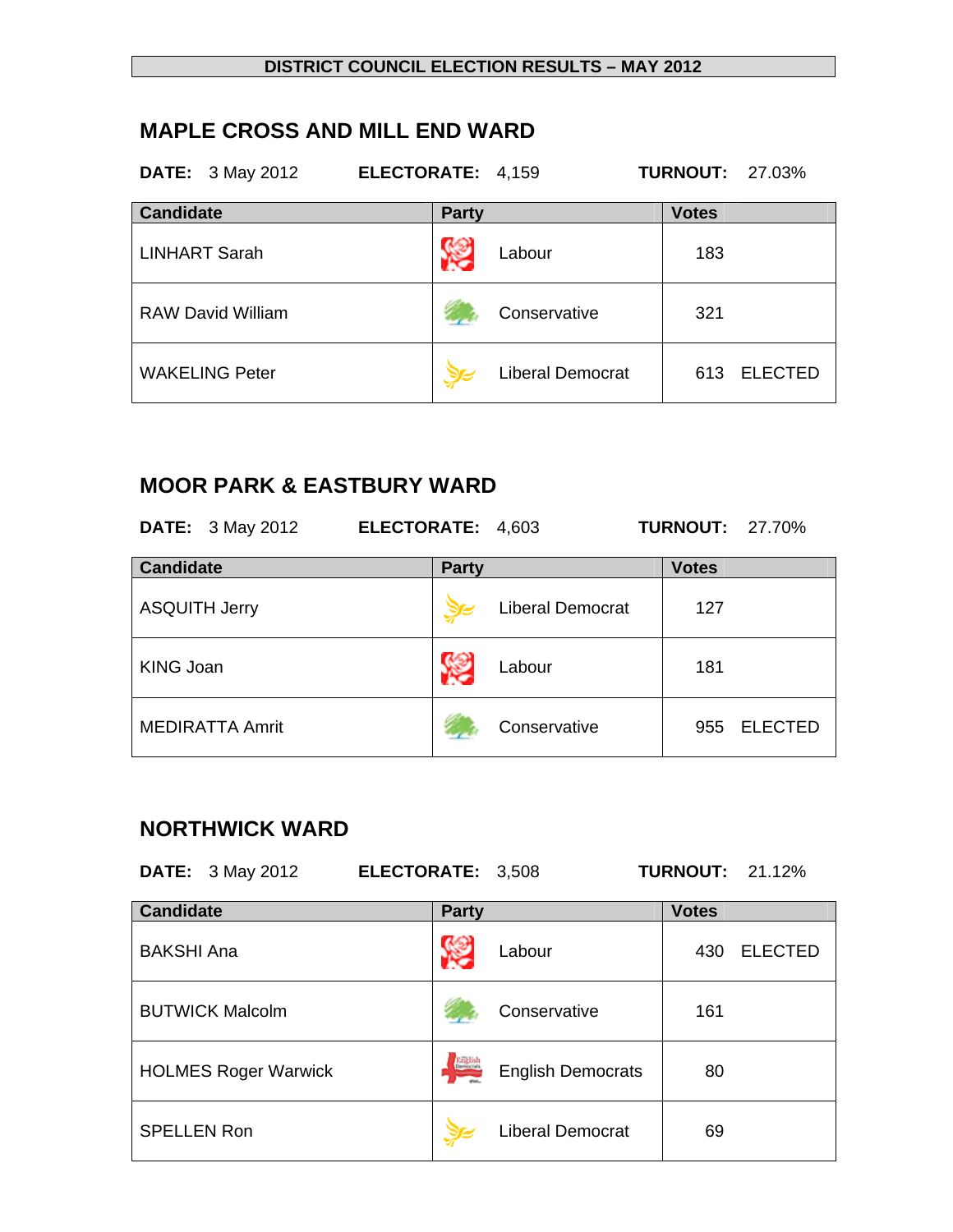## **OXHEY HALL WARD**

|                  | <b>DATE:</b> 3 May 2012          | ELECTORATE: 2,619 |              |                         | <b>TURNOUT:</b> | 39.86%         |
|------------------|----------------------------------|-------------------|--------------|-------------------------|-----------------|----------------|
| <b>Candidate</b> |                                  |                   | <b>Party</b> |                         | <b>Votes</b>    |                |
| DAY Diane        |                                  |                   |              | Conservative            | 342             |                |
|                  | <b>MATTHEWSON Michael Ernest</b> |                   | <b>DELP</b>  | UK Independence         | 69              |                |
|                  | O'BRIEN Brendan                  |                   |              | Labour                  | 87              |                |
|                  | <b>SCARTH Alison</b>             |                   |              | <b>Liberal Democrat</b> | 545             | <b>ELECTED</b> |

### **PENN WARD**

| <b>DATE:</b> 3 May 2012    | ELECTORATE: 2,561 |                         | <b>TURNOUT: 25.97%</b> |                |
|----------------------------|-------------------|-------------------------|------------------------|----------------|
| <b>Candidate</b>           | <b>Party</b>      |                         | <b>Votes</b>           |                |
| <b>DWYER James Richard</b> |                   | Conservative            | 202                    |                |
| <b>NELMES Sarah Jane</b>   |                   | <b>Liberal Democrat</b> | 294                    | <b>ELECTED</b> |
| <b>WARBURTON David</b>     |                   | Labour                  | 165                    |                |

## **RICKMANSWORTH WARD**

**DATE:** 3 May 2012 **ELECTORATE:** 3,505 **TURNOUT:** 30.96%

| <b>Candidate</b>                | <b>Party</b>            | <b>Votes</b>          |
|---------------------------------|-------------------------|-----------------------|
| <b>HISCOCKS Paula Elizabeth</b> | Conservative            | <b>ELECTED</b><br>694 |
| <b>MCINTOSH Karen Ruth</b>      | Labour                  | 171                   |
| <b>SWAINSON Jill Marguerite</b> | <b>Liberal Democrat</b> | 205                   |